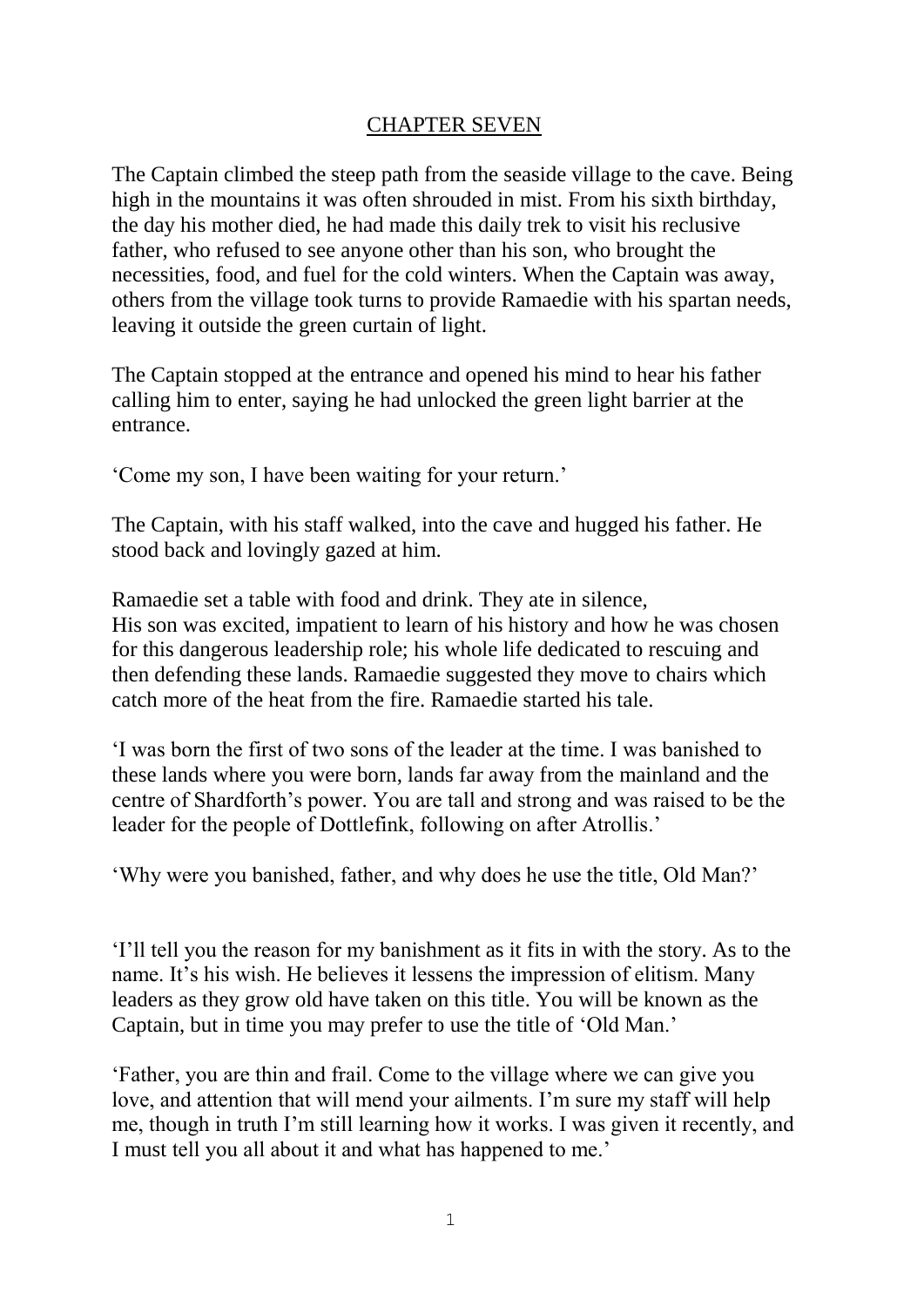'Son, or Captain as you are now called by my, and soon to be your, people.

'My time has come to use my wizard powers to help in the overthrow of Shardforth and explain your part in freeing Dottlefink from his clutches and the Supreme Being.'

'But father, I thought all power came from our staffs, and Atrollis told me there is only ever two made at any one time, one for the leader and one for his successor. And aren't we ordinary fisher folk? That is what I thought until this last voyage, which I still haven't completed.'

'To some, yes. But it's that humility which will give your people the confidence to love you without fear, and you, the wisdom to govern our lands wisely. Those without humility, such as Shardforth, and the Supreme Being, will always be vulnerable to your power, as they are to Atrollis.

'You'll be aware of your skills you were taught, such as finding solutions to disagreements, showing the people who use anger in argument, a better way to settle disputes. Like all in your village you learnt the skills of fishing and the ways of the ocean. When you were six your mother fell ill and died. You'll remember the pain this caused me, how you begged me to stay in the village, when I withdrew and made this cave my home.

I started my meditation and could not be distracted by outside influences. It's the reason for my considerable powers, greater than the staff's, and my acceptance into the world of wizardry. I have been supporting Atrollis and his friends as you battle to reach their homeland.

'Many years ago, I was being groomed to take over the leadership of our community, the Islands of Dottlefink, being the eldest of the leader's two sons. On reaching manhood, I rebelled, believing I was not suited, though I was looked on by all as their future leader. I presumed they would then look to my brother. He had even less interest than me in taking this role, having never been groomed for it. There was another family whose son was jealous of our family and of me.

My father sent me away on a long voyage to reflect on all I had received from the people and my duty to them.

On my return, after a long period of reflection, I still doubted my abilities and my jealous friend challenged me to come forward as the new leader or abandon it. He was willing and capable and, in my absence, had worked hard to ease the misgivings of the Council of elders, and build their trust in his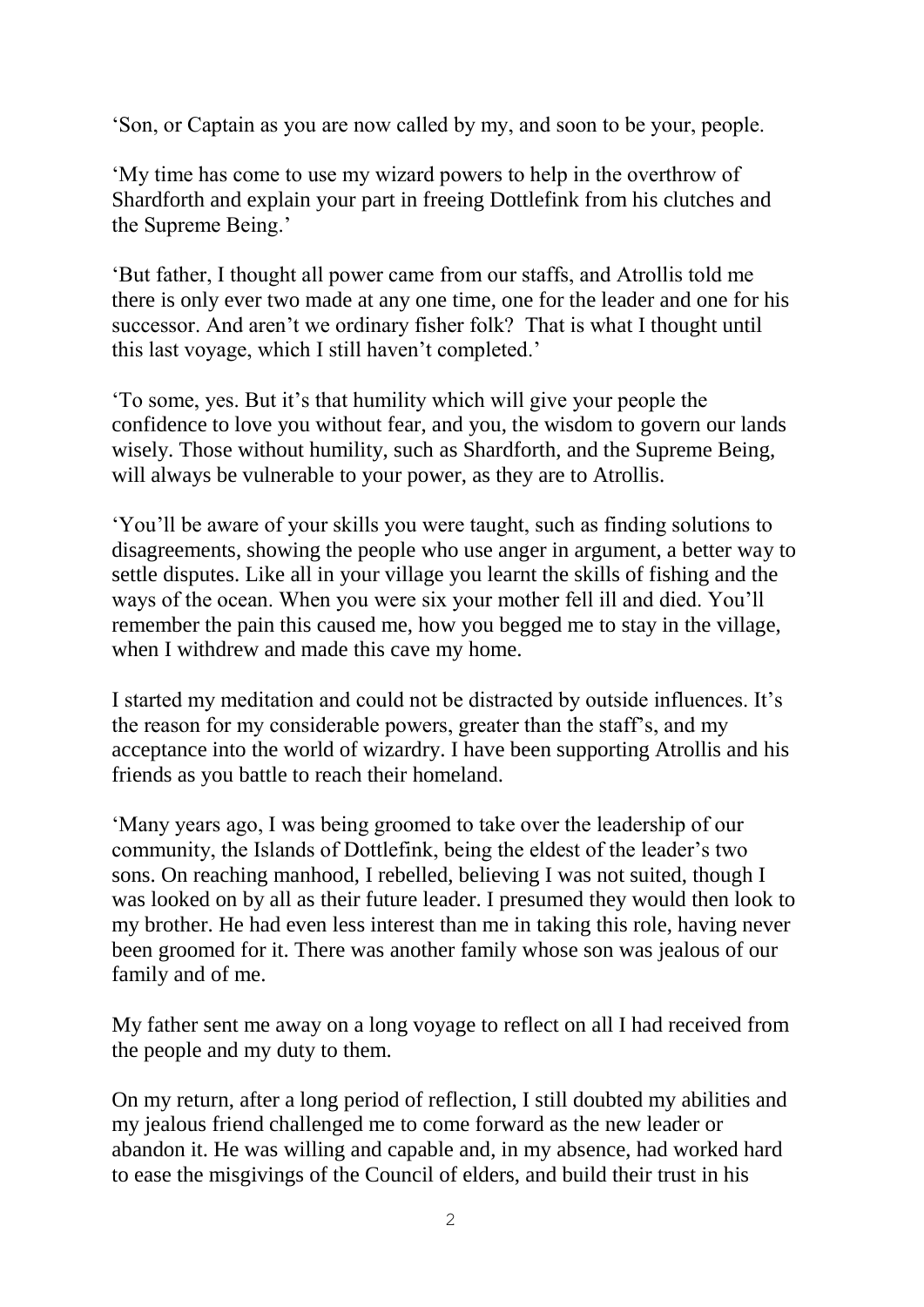leadership skills. My enemy, he had declared himself as such, challenged me to a dual. I was wounded, and he was about to kill me when my father's staff, prevented him. His name is Shardforth.

'My staying would further destabilize the community and I chose to leave, never again to step foot onto my home lands. I was granted immunity from attack whilst in the cave. The green barrier at the front of the cave can only be opened by me. Members of Council who had strong reservations against Shardforth were in the minority and my father had little option but to anoint Shardforth as his successor.

'When my father died, Shardforth killed my brother and my mother, fearing a rebellion of the people, demanding my brother become leader.

'Shardforth, became the leader and was the vessel through which the Supreme Being, a demon of gross proportions, never seen except in images, used his powers to destroy the lands, and enslave my people. It is the only time in our history that the power of evil was so great it could shut down the good of the leader's staff and turn the green light of purity into the blue light of the black Gods. The staff trees withered, the lands became barren and there is this great black cloud hanging over all, blocking out the sunlight. The people, living in misery, sought to defeat him. There was no man or group strong enough to do this until three creatures escaped the black cloud. The three were the rat, the magpie and the dog. You have met them and marvel at their skills.

'Indeed, I have, Father. They are truly extraordinary. But what of Shardforth's staff? That would now make three with mine.'

'No, as you have learnt, the staff can only be operated by a pure soul. It withered as the Supreme Being took over Shardforth's soul and he destroyed it, fearing it may one day be resurrected and turn against him.

'The rat, the dog and the magpie were created from the mud flows of geysers in the land of Tupplenut, where lives a powerful community of wizards. They rarely interfere directly with the affairs of other communities, but when they do they send others to combat wrong, such as the dog, the magpie and the rat who were sent to live in the Black cloud. They remained invisible until they attacked Shardforth. When he was asleep, they drugged his minders, and the dog bit off the finger with the golden ring on it, swallowed it and escaped with the others. They selected a healthy young sapling from the forest of staffs. This sapling absorbed the collective power and wisdom from all the other saplings as the rat converted it into a staff, disguising it as its tale as they escaped from the powers of Shardforth. In time, they found a safe Island away from his clutches and set about planning his overthrow. The dog kept the ring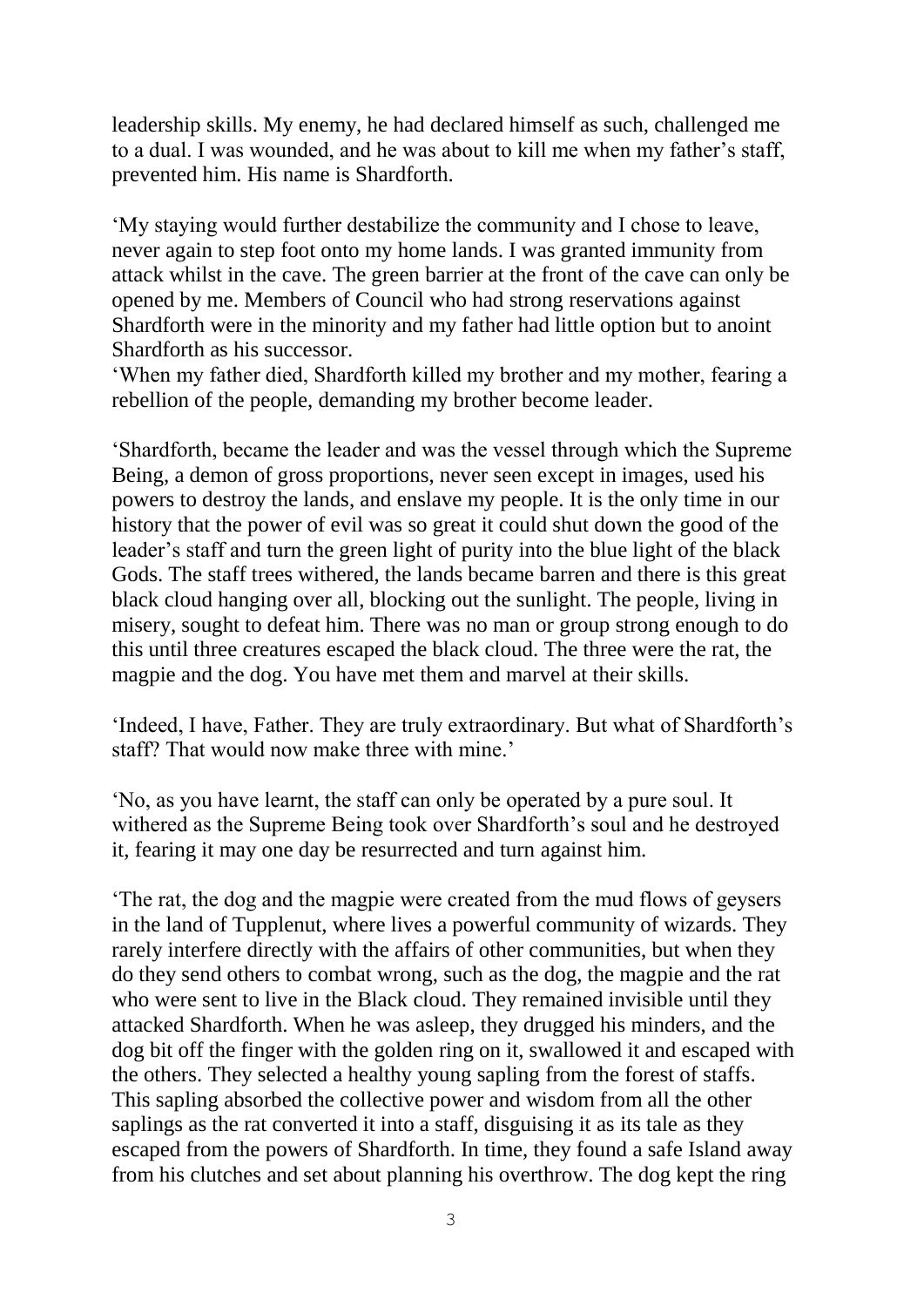inside it, until it knew only the way of good. The finger withered, and the ring was released into the care of Recorder.

'After your mother died, I vowed to devote my life, through the power of meditation, to help people such as Old Man and his disciples, defeat evil.

'The staff couldn't operate effectively without a master. As my skills developed, I taught the power of thought to a handful of exceptionally talented students. There was a pupil whom I recommended as the leader to claim the staff, and this is Atrollis. But it was agreed, my first born would become his successor. I chose this cave as my home, rarely leaving it, except to court your mother. She was a beautiful, clever woman, selected by the dog, rat and magpie along with Recorder They sent her to my village and encouraged us to marry.

'Shardforth learnt of your birth and on your sixth birthday, he succeeded in penetrating the family protective barriers and killed your mother. The rat learnt of her death and was able to rescue you before you were found. I was taken to the cave by the dog who was being chased by Shardforth.

Your identity was disguised, and you were given into the care of a humble fishing family. They taught you to fish, the ways of the sea, to sail small and large boats. They were preparing you to be a master mariner. Your curiosity of all matters stretched the village folks' resources, but they managed to give you the tools to lead others. You attained wisdom, respect for all and did not tolerate inequality.

When you were old enough they told you who I was and what happened to your mother. Each day, after you delivered my food, I would put you to sleep and enrich your education. Shardforth never ceased to search for you. The dog, the rat, the magpie and the ring, blocked him from finding you. When the old man was nearing his end, you were given some tests which proved you are now ready to take over the role of leader. This will happen after the final battle. Atrollis may not survive. Even if he does, he is tired and has told Recorder, the dog, rat and magpie, it is his time.'

His father hugged his son, and they turned in for the night.

As he drifted into the sweetest sleep, the Captain recalled the end of a recent voyage. He had lost a good ship which belonged to the family with whom he lived. It had founded on an outcrop of rock in rough seas. All but he was lost.